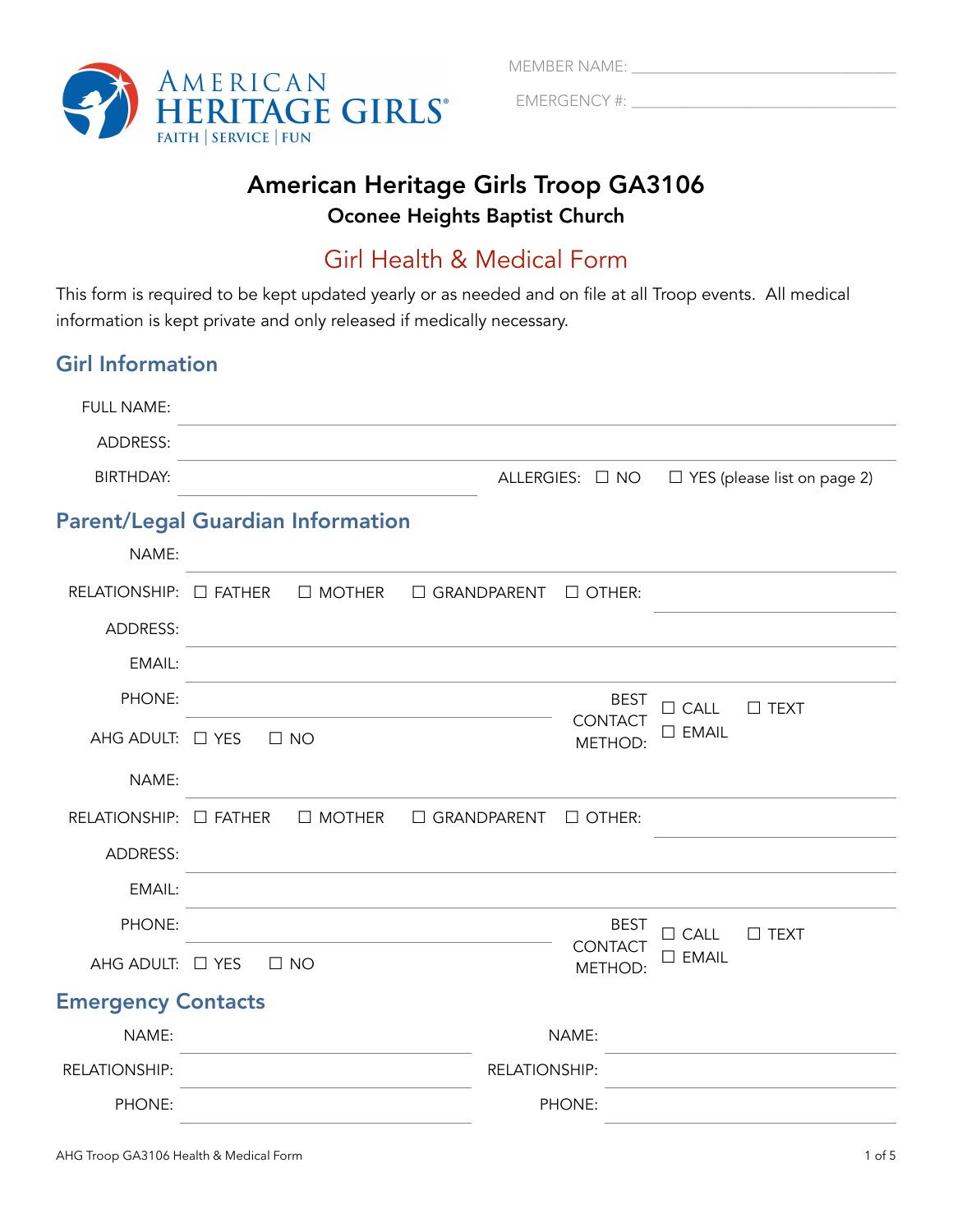MEMBER NAME: \_\_\_\_\_\_\_\_\_\_\_\_\_\_\_\_\_\_\_\_\_\_\_\_\_\_\_\_\_\_\_\_\_\_



EMERGENCY #: \_\_\_\_\_\_\_\_\_\_\_\_\_\_\_\_\_\_\_\_\_\_\_\_\_\_\_\_\_\_\_\_\_\_

# Other Adults Authorized to Take Youth To and From Events:

| NAME: | PHONE: | <b>RELATIONSHIP:</b> |
|-------|--------|----------------------|
|       |        |                      |
|       |        |                      |
|       |        |                      |

## Adults NOT Authorized to Take Youth To and From Events:

| NAME: | PHONE: | <b>RELATIONSHIP:</b> |
|-------|--------|----------------------|
|       |        |                      |
|       |        |                      |
|       |        |                      |

## Insurance/Medical Coverage

| <b>PROVIDER:</b>       |           |
|------------------------|-----------|
| POLICY HOLDER:         | POLICY #: |
| <b>EFFECTIVE DATE:</b> | GROUP #:  |

#### ATTACH PHOTOCOPY OF BOTH SIDES OF INSURANCE CARD(S)

#### Physician Information

| PRIMARY PHYSICIAN:  | PHONE: |  |
|---------------------|--------|--|
| DENTIST:            | PHONE: |  |
| PREFERRED HOSPITAL: |        |  |

#### Allergies

Please list all known allergies (medications, food, environmental, etc.), typical reaction and usual treatment.

| ALLERGY: | <b>REACTION:</b> | TREATMENT: |
|----------|------------------|------------|
|          |                  |            |
|          |                  |            |
|          |                  |            |
|          |                  |            |
|          |                  |            |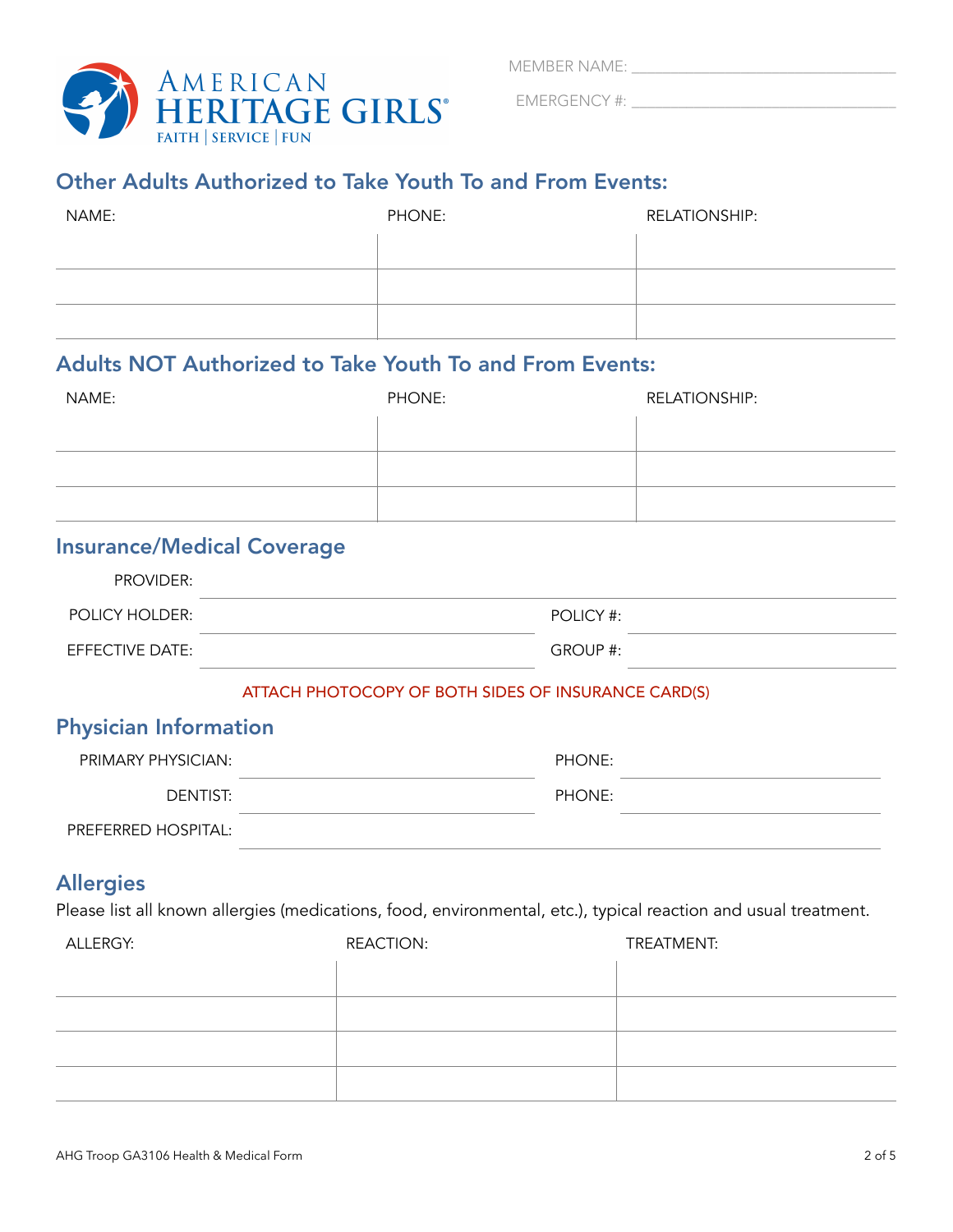

Check all that apply to your child.

| eck all that apply to your child.           |                                     |
|---------------------------------------------|-------------------------------------|
| $\Box$ Anxiety                              | $\Box$ Kidney Disease               |
| $\Box$ Asthma                               | $\Box$ Lung/Respiratory disease     |
| $\Box$ ADD/ADHD                             | $\Box$ Menstrual Cramps             |
| $\Box$ Autism Spectrum Disorder             | $\Box$ Migraines/Chronic headaches  |
| $\Box$ Convulsions/seizures                 | $\Box$ Motion/Altitude sickness     |
| $\Box$ COPD                                 | $\Box$ Muscular/Skeletal Conditions |
| $\Box$ Depression                           | $\Box$ Neurological Disorders       |
| $\Box$ Diabetes                             | $\Box$ Nosebleeds                   |
| $\Box$ Excessive fatigue                    | $\Box$ PTSD                         |
| $\Box$ Fainting or dizziness                | $\Box$ Sinus Problems               |
| $\Box$ Head injury/concussion               | $\Box$ Sleep Apnea                  |
| $\Box$ Heart attack/chest pain              | $\Box$ Sleepwalking                 |
| $\Box$ Heart murmur/Coronary Artery Disease | $\Box$ Stroke/TIA                   |
| $\Box$ Hemophilia or Blood disorders        | $\Box$ Thyroid Disease              |
| □ Hypertension (High Blood Pressure)        | Other (please list below)           |

Additional Notes about the member's behavior, physical, emotional or mental health needs pertinent to their participation in American Heritage Girls:

## **Medications**

☐ No medications routinely taken

□ The medications listed below are regularly taken (including inhalers, Epi-Pens, over the counter medications, homeopathic, and prescription medications). If medications of any type will be taken or needed during Troop meetings, events, activities or trips, please fill out the *Request for Medication Administration Form*. If additional lines are needed, please attach a separate page.

MEDICATION: DOSAGE: PURPOSE:

MEMBER NAME: \_\_\_\_\_\_\_\_\_\_\_\_\_\_\_\_\_\_\_\_\_\_\_\_\_\_\_\_\_\_\_\_\_\_

EMERGENCY #: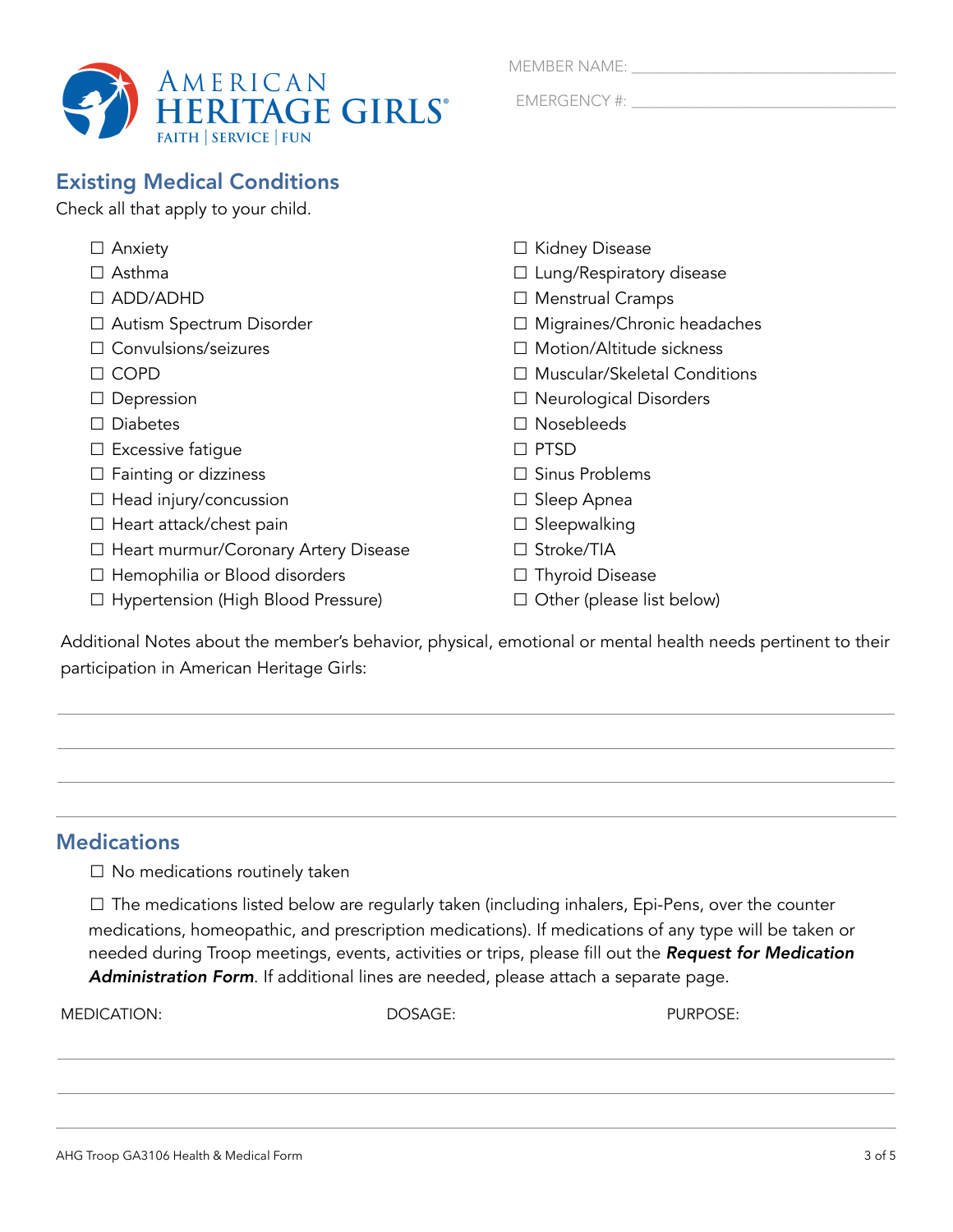MEMBER NAME:



EMERGENCY #:

#### Tetanus Immunization

AHG policy requires all registered members to have Tetanus immunization within the last 10 years.

 $\Box$  My daughter has received tetanus immunization on:

☐ My daughter has not received tetanus immunization and would like to request exemption based upon a lack of immunization records, religious, philosophical or medical grounds.

SIGNATURE OF PARENT/GUARDIAN:

## Recommended Immunizations

Please list the year of last immunization of each type or attach your child's immunization record.

| IMMUNIZATION:         | YEAR RECEIVED: |
|-----------------------|----------------|
| Pertussis             |                |
| Diphitheria           |                |
| Measles/Mumps/Rubella |                |
| Polio                 |                |
| Chicken Pox           |                |
| Hepatitis A           |                |
| Hepatitis B           |                |
| Meningitis            |                |
| Influenza             |                |

#### Release for Medical Treatment

I give my permission for full participation in American Heritage Girls programs, events and activities, subject to limitations noted herein. I know of no health reason(s), other than the information indicated in this form, why my daughter should not participate in any of the American Heritage Girls activities.

#### PLEASE INITIAL ONE:

\_\_\_\_ In case of an emergency, I understand every effort will be made to contact me (or my next of kin). In the event that contact cannot be made, I hereby give my permission to the licensed health-care provider selected by my Troop or Charter Organization to secure proper treatment, including related transportation, hospitalization, anesthesia, surgery, or injections of medication for my child, except as noted. I agree to the release of records necessary for treatment.

Lackstand I do NOT give my consent for medical treatment of my daughter. In the event of illness or injury requiring treatment, I wish AHG volunteers to take no action beyond basic first-aid measures.